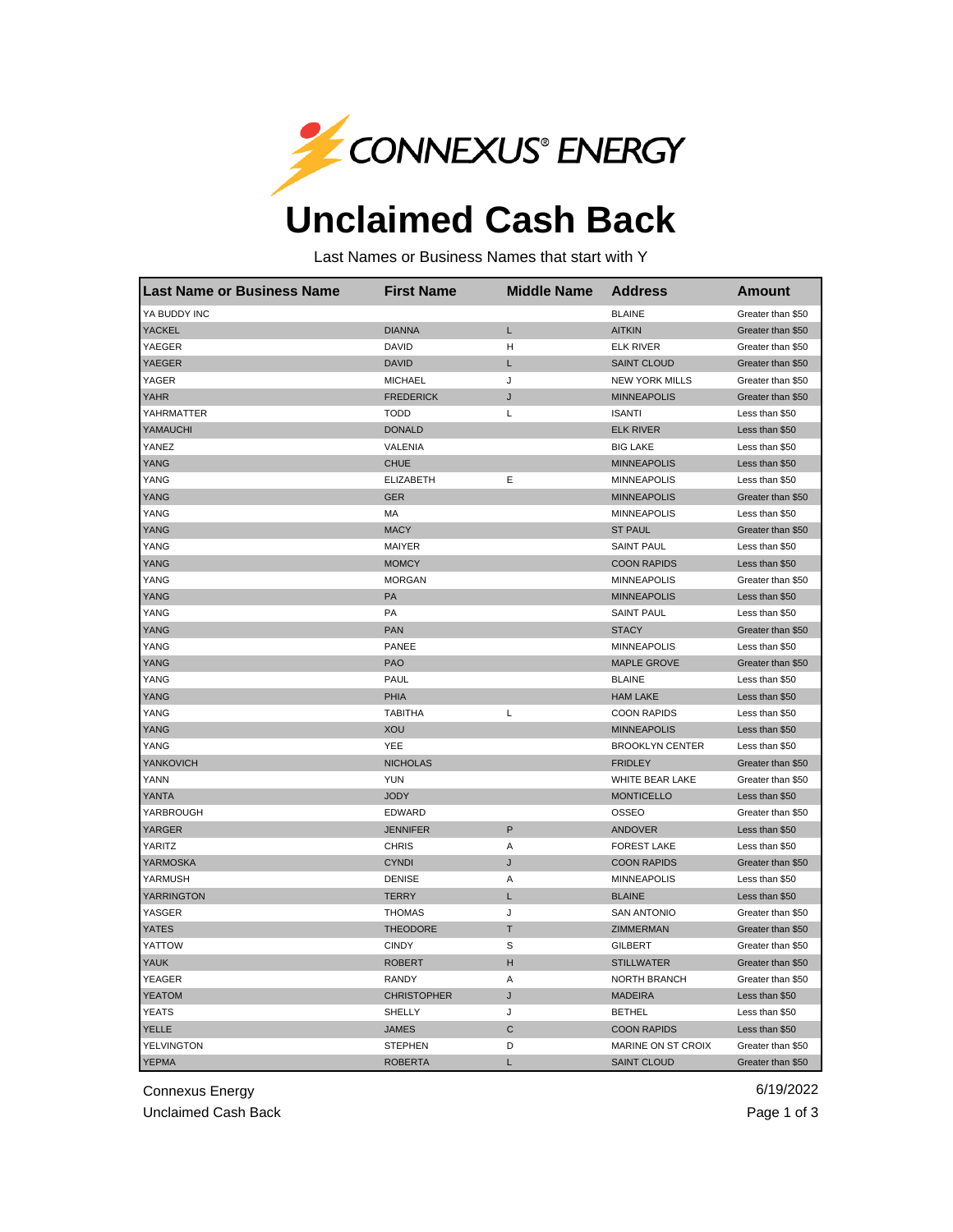| <b>YERIGAN</b><br><b>DEANNA</b><br><b>EAST BETHEL</b><br>Less than \$50<br><b>YERIGAN</b><br><b>HAROLD</b><br><b>CAMBRIDGE</b><br>Less than \$50<br>YERKE<br>D<br><b>SAINT FRANCIS</b><br>Less than \$50<br>GREGORY<br>YES SMART #3<br><b>GOLDEN VALLEY</b><br>Less than \$50<br>YETMAR<br><b>JANICE</b><br>Κ<br><b>MAPLE GROVE</b><br>Less than \$50<br><b>YETTER</b><br>KIRBY<br>D<br><b>BLAINE</b><br>Greater than \$50<br>YETZER HOLDINGS LLC<br>LAKEVILLE<br>Less than \$50<br>YLITALO<br><b>STEVEN</b><br><b>PLYMOUTH</b><br>Greater than \$50<br><b>YOCUM</b><br>DAVID<br>Κ<br>CEDAR<br>Greater than \$50<br><b>YODER</b><br><b>JON</b><br>Г<br><b>WOODINVILLE</b><br>Less than \$50<br>YODER<br><b>ANOKA</b><br>SAMUEL<br>Less than \$50<br><b>YOEMANS</b><br><b>MARTIN</b><br>R<br><b>BROOKLYN PARK</b><br>Greater than \$50<br>YOHO TOM M DELETED (ACCT# CHG)<br><b>ANOKA</b><br>Greater than \$50<br><b>BROOKLYN PARK</b><br><b>YONGA</b><br>JERRY<br>Greater than \$50<br>YONKE INVESTMENTS LLC<br><b>NOWTHEN</b><br>Less than \$50<br>S<br><b>YOON</b><br><b>KOOK</b><br><b>COON RAPIDS</b><br>Greater than \$50<br>YOPP<br><b>KEVIN</b><br><b>CLAYTON</b><br>Greater than \$50<br>P<br>YOST<br><b>CECIL</b><br><b>MILWAUKEE</b><br>Less than \$50<br>YOST<br><b>ELK RIVER</b><br>Greater than \$50<br>GARY<br>Α<br>YOST<br><b>JENNIFER</b><br>Α<br>LAKELAND<br>Less than \$50<br>YOST<br><b>STEPHEN</b><br><b>BROOKLYN CTR</b><br>Greater than \$50<br>YOUA<br>YANG<br><b>ISANTI</b><br>Less than \$50<br>YOUNG<br>ABBY<br>М<br><b>COON RAPIDS</b><br>Less than \$50<br><b>YOUNG</b><br>Ε<br><b>ARDIS</b><br><b>COON RAPIDS</b><br>Less than \$50<br>YOUNG<br>Г<br><b>MINNEAPOLIS</b><br>ARTHUR<br>Greater than \$50<br>YOUNG<br><b>BERNICE</b><br>M<br><b>ATHOL</b><br>Greater than \$50<br>L<br><b>FRIDLEY</b><br>YOUNG<br>CATHERINE<br>Less than \$50<br>YOUNG<br><b>CHANG</b><br><b>LITTLE ROCK</b><br>Greater than \$50<br>YOUNG<br><b>COLLEEN</b><br>М<br><b>HOLMEN</b><br>Less than \$50<br>YOUNG<br>DANA<br>Г<br><b>HOPKINS</b><br>Less than \$50<br>YOUNG<br><b>DAVID</b><br>Α<br><b>SHOREVIEW</b><br>Greater than \$50<br>YOUNG<br><b>DUANE</b><br><b>COON RAPIDS</b><br>Greater than \$50<br>YOUNG<br><b>SCHAUMBURG</b><br><b>GILBERT</b><br>Greater than \$50<br>YOUNG<br><b>JACK</b><br>D<br><b>CARLTON</b><br>Greater than \$50<br>YOUNG<br><b>JERRY</b><br><b>COON RAPIDS</b><br>Greater than \$50<br>P<br>YOUNG<br><b>JODIE</b><br><b>STURGEON LAKE</b><br>Greater than \$50<br>YOUNG<br><b>JON</b><br>D<br><b>LINDSTROM</b><br>Greater than \$50<br>YOUNG<br><b>KENG</b><br>D<br><b>SAINT PAUL</b><br>Less than \$50<br>YOUNG<br><b>KERMIT</b><br><b>PRINCETON</b><br>Greater than \$50<br><b>YOUNG</b><br>LARRY<br>Ε<br><b>ANOKA</b><br>Greater than \$50<br>YOUNG<br>MAVIS<br>Α<br>COON RAPIDS<br>Greater than \$50<br>YOUNG<br><b>SAINT PAUL</b><br>Less than \$50<br><b>MICHELLE</b><br>YOUNG<br><b>MONTY</b><br>L<br><b>NEW BRIGHTON</b><br>Greater than \$50<br>YOUNG<br>PENNY<br>A<br><b>COON RAPIDS</b><br>Less than \$50<br>YOUNG<br>RAYMOND<br><b>AITKIN</b><br>Greater than \$50<br>Α | <b>Last Name or Business Name</b> | <b>First Name</b> | <b>Middle Name</b> | <b>Address</b> | Amount |
|---------------------------------------------------------------------------------------------------------------------------------------------------------------------------------------------------------------------------------------------------------------------------------------------------------------------------------------------------------------------------------------------------------------------------------------------------------------------------------------------------------------------------------------------------------------------------------------------------------------------------------------------------------------------------------------------------------------------------------------------------------------------------------------------------------------------------------------------------------------------------------------------------------------------------------------------------------------------------------------------------------------------------------------------------------------------------------------------------------------------------------------------------------------------------------------------------------------------------------------------------------------------------------------------------------------------------------------------------------------------------------------------------------------------------------------------------------------------------------------------------------------------------------------------------------------------------------------------------------------------------------------------------------------------------------------------------------------------------------------------------------------------------------------------------------------------------------------------------------------------------------------------------------------------------------------------------------------------------------------------------------------------------------------------------------------------------------------------------------------------------------------------------------------------------------------------------------------------------------------------------------------------------------------------------------------------------------------------------------------------------------------------------------------------------------------------------------------------------------------------------------------------------------------------------------------------------------------------------------------------------------------------------------------------------------------------------------------------------------------------------------------------------------------------------------------------------------------------------------------------------------------------------------------------------------------------------------------------------------------------------------------------------------------------------------------------------------------------------------------------------------|-----------------------------------|-------------------|--------------------|----------------|--------|
|                                                                                                                                                                                                                                                                                                                                                                                                                                                                                                                                                                                                                                                                                                                                                                                                                                                                                                                                                                                                                                                                                                                                                                                                                                                                                                                                                                                                                                                                                                                                                                                                                                                                                                                                                                                                                                                                                                                                                                                                                                                                                                                                                                                                                                                                                                                                                                                                                                                                                                                                                                                                                                                                                                                                                                                                                                                                                                                                                                                                                                                                                                                                 |                                   |                   |                    |                |        |
|                                                                                                                                                                                                                                                                                                                                                                                                                                                                                                                                                                                                                                                                                                                                                                                                                                                                                                                                                                                                                                                                                                                                                                                                                                                                                                                                                                                                                                                                                                                                                                                                                                                                                                                                                                                                                                                                                                                                                                                                                                                                                                                                                                                                                                                                                                                                                                                                                                                                                                                                                                                                                                                                                                                                                                                                                                                                                                                                                                                                                                                                                                                                 |                                   |                   |                    |                |        |
|                                                                                                                                                                                                                                                                                                                                                                                                                                                                                                                                                                                                                                                                                                                                                                                                                                                                                                                                                                                                                                                                                                                                                                                                                                                                                                                                                                                                                                                                                                                                                                                                                                                                                                                                                                                                                                                                                                                                                                                                                                                                                                                                                                                                                                                                                                                                                                                                                                                                                                                                                                                                                                                                                                                                                                                                                                                                                                                                                                                                                                                                                                                                 |                                   |                   |                    |                |        |
|                                                                                                                                                                                                                                                                                                                                                                                                                                                                                                                                                                                                                                                                                                                                                                                                                                                                                                                                                                                                                                                                                                                                                                                                                                                                                                                                                                                                                                                                                                                                                                                                                                                                                                                                                                                                                                                                                                                                                                                                                                                                                                                                                                                                                                                                                                                                                                                                                                                                                                                                                                                                                                                                                                                                                                                                                                                                                                                                                                                                                                                                                                                                 |                                   |                   |                    |                |        |
|                                                                                                                                                                                                                                                                                                                                                                                                                                                                                                                                                                                                                                                                                                                                                                                                                                                                                                                                                                                                                                                                                                                                                                                                                                                                                                                                                                                                                                                                                                                                                                                                                                                                                                                                                                                                                                                                                                                                                                                                                                                                                                                                                                                                                                                                                                                                                                                                                                                                                                                                                                                                                                                                                                                                                                                                                                                                                                                                                                                                                                                                                                                                 |                                   |                   |                    |                |        |
|                                                                                                                                                                                                                                                                                                                                                                                                                                                                                                                                                                                                                                                                                                                                                                                                                                                                                                                                                                                                                                                                                                                                                                                                                                                                                                                                                                                                                                                                                                                                                                                                                                                                                                                                                                                                                                                                                                                                                                                                                                                                                                                                                                                                                                                                                                                                                                                                                                                                                                                                                                                                                                                                                                                                                                                                                                                                                                                                                                                                                                                                                                                                 |                                   |                   |                    |                |        |
|                                                                                                                                                                                                                                                                                                                                                                                                                                                                                                                                                                                                                                                                                                                                                                                                                                                                                                                                                                                                                                                                                                                                                                                                                                                                                                                                                                                                                                                                                                                                                                                                                                                                                                                                                                                                                                                                                                                                                                                                                                                                                                                                                                                                                                                                                                                                                                                                                                                                                                                                                                                                                                                                                                                                                                                                                                                                                                                                                                                                                                                                                                                                 |                                   |                   |                    |                |        |
|                                                                                                                                                                                                                                                                                                                                                                                                                                                                                                                                                                                                                                                                                                                                                                                                                                                                                                                                                                                                                                                                                                                                                                                                                                                                                                                                                                                                                                                                                                                                                                                                                                                                                                                                                                                                                                                                                                                                                                                                                                                                                                                                                                                                                                                                                                                                                                                                                                                                                                                                                                                                                                                                                                                                                                                                                                                                                                                                                                                                                                                                                                                                 |                                   |                   |                    |                |        |
|                                                                                                                                                                                                                                                                                                                                                                                                                                                                                                                                                                                                                                                                                                                                                                                                                                                                                                                                                                                                                                                                                                                                                                                                                                                                                                                                                                                                                                                                                                                                                                                                                                                                                                                                                                                                                                                                                                                                                                                                                                                                                                                                                                                                                                                                                                                                                                                                                                                                                                                                                                                                                                                                                                                                                                                                                                                                                                                                                                                                                                                                                                                                 |                                   |                   |                    |                |        |
|                                                                                                                                                                                                                                                                                                                                                                                                                                                                                                                                                                                                                                                                                                                                                                                                                                                                                                                                                                                                                                                                                                                                                                                                                                                                                                                                                                                                                                                                                                                                                                                                                                                                                                                                                                                                                                                                                                                                                                                                                                                                                                                                                                                                                                                                                                                                                                                                                                                                                                                                                                                                                                                                                                                                                                                                                                                                                                                                                                                                                                                                                                                                 |                                   |                   |                    |                |        |
|                                                                                                                                                                                                                                                                                                                                                                                                                                                                                                                                                                                                                                                                                                                                                                                                                                                                                                                                                                                                                                                                                                                                                                                                                                                                                                                                                                                                                                                                                                                                                                                                                                                                                                                                                                                                                                                                                                                                                                                                                                                                                                                                                                                                                                                                                                                                                                                                                                                                                                                                                                                                                                                                                                                                                                                                                                                                                                                                                                                                                                                                                                                                 |                                   |                   |                    |                |        |
|                                                                                                                                                                                                                                                                                                                                                                                                                                                                                                                                                                                                                                                                                                                                                                                                                                                                                                                                                                                                                                                                                                                                                                                                                                                                                                                                                                                                                                                                                                                                                                                                                                                                                                                                                                                                                                                                                                                                                                                                                                                                                                                                                                                                                                                                                                                                                                                                                                                                                                                                                                                                                                                                                                                                                                                                                                                                                                                                                                                                                                                                                                                                 |                                   |                   |                    |                |        |
|                                                                                                                                                                                                                                                                                                                                                                                                                                                                                                                                                                                                                                                                                                                                                                                                                                                                                                                                                                                                                                                                                                                                                                                                                                                                                                                                                                                                                                                                                                                                                                                                                                                                                                                                                                                                                                                                                                                                                                                                                                                                                                                                                                                                                                                                                                                                                                                                                                                                                                                                                                                                                                                                                                                                                                                                                                                                                                                                                                                                                                                                                                                                 |                                   |                   |                    |                |        |
|                                                                                                                                                                                                                                                                                                                                                                                                                                                                                                                                                                                                                                                                                                                                                                                                                                                                                                                                                                                                                                                                                                                                                                                                                                                                                                                                                                                                                                                                                                                                                                                                                                                                                                                                                                                                                                                                                                                                                                                                                                                                                                                                                                                                                                                                                                                                                                                                                                                                                                                                                                                                                                                                                                                                                                                                                                                                                                                                                                                                                                                                                                                                 |                                   |                   |                    |                |        |
|                                                                                                                                                                                                                                                                                                                                                                                                                                                                                                                                                                                                                                                                                                                                                                                                                                                                                                                                                                                                                                                                                                                                                                                                                                                                                                                                                                                                                                                                                                                                                                                                                                                                                                                                                                                                                                                                                                                                                                                                                                                                                                                                                                                                                                                                                                                                                                                                                                                                                                                                                                                                                                                                                                                                                                                                                                                                                                                                                                                                                                                                                                                                 |                                   |                   |                    |                |        |
|                                                                                                                                                                                                                                                                                                                                                                                                                                                                                                                                                                                                                                                                                                                                                                                                                                                                                                                                                                                                                                                                                                                                                                                                                                                                                                                                                                                                                                                                                                                                                                                                                                                                                                                                                                                                                                                                                                                                                                                                                                                                                                                                                                                                                                                                                                                                                                                                                                                                                                                                                                                                                                                                                                                                                                                                                                                                                                                                                                                                                                                                                                                                 |                                   |                   |                    |                |        |
|                                                                                                                                                                                                                                                                                                                                                                                                                                                                                                                                                                                                                                                                                                                                                                                                                                                                                                                                                                                                                                                                                                                                                                                                                                                                                                                                                                                                                                                                                                                                                                                                                                                                                                                                                                                                                                                                                                                                                                                                                                                                                                                                                                                                                                                                                                                                                                                                                                                                                                                                                                                                                                                                                                                                                                                                                                                                                                                                                                                                                                                                                                                                 |                                   |                   |                    |                |        |
|                                                                                                                                                                                                                                                                                                                                                                                                                                                                                                                                                                                                                                                                                                                                                                                                                                                                                                                                                                                                                                                                                                                                                                                                                                                                                                                                                                                                                                                                                                                                                                                                                                                                                                                                                                                                                                                                                                                                                                                                                                                                                                                                                                                                                                                                                                                                                                                                                                                                                                                                                                                                                                                                                                                                                                                                                                                                                                                                                                                                                                                                                                                                 |                                   |                   |                    |                |        |
|                                                                                                                                                                                                                                                                                                                                                                                                                                                                                                                                                                                                                                                                                                                                                                                                                                                                                                                                                                                                                                                                                                                                                                                                                                                                                                                                                                                                                                                                                                                                                                                                                                                                                                                                                                                                                                                                                                                                                                                                                                                                                                                                                                                                                                                                                                                                                                                                                                                                                                                                                                                                                                                                                                                                                                                                                                                                                                                                                                                                                                                                                                                                 |                                   |                   |                    |                |        |
|                                                                                                                                                                                                                                                                                                                                                                                                                                                                                                                                                                                                                                                                                                                                                                                                                                                                                                                                                                                                                                                                                                                                                                                                                                                                                                                                                                                                                                                                                                                                                                                                                                                                                                                                                                                                                                                                                                                                                                                                                                                                                                                                                                                                                                                                                                                                                                                                                                                                                                                                                                                                                                                                                                                                                                                                                                                                                                                                                                                                                                                                                                                                 |                                   |                   |                    |                |        |
|                                                                                                                                                                                                                                                                                                                                                                                                                                                                                                                                                                                                                                                                                                                                                                                                                                                                                                                                                                                                                                                                                                                                                                                                                                                                                                                                                                                                                                                                                                                                                                                                                                                                                                                                                                                                                                                                                                                                                                                                                                                                                                                                                                                                                                                                                                                                                                                                                                                                                                                                                                                                                                                                                                                                                                                                                                                                                                                                                                                                                                                                                                                                 |                                   |                   |                    |                |        |
|                                                                                                                                                                                                                                                                                                                                                                                                                                                                                                                                                                                                                                                                                                                                                                                                                                                                                                                                                                                                                                                                                                                                                                                                                                                                                                                                                                                                                                                                                                                                                                                                                                                                                                                                                                                                                                                                                                                                                                                                                                                                                                                                                                                                                                                                                                                                                                                                                                                                                                                                                                                                                                                                                                                                                                                                                                                                                                                                                                                                                                                                                                                                 |                                   |                   |                    |                |        |
|                                                                                                                                                                                                                                                                                                                                                                                                                                                                                                                                                                                                                                                                                                                                                                                                                                                                                                                                                                                                                                                                                                                                                                                                                                                                                                                                                                                                                                                                                                                                                                                                                                                                                                                                                                                                                                                                                                                                                                                                                                                                                                                                                                                                                                                                                                                                                                                                                                                                                                                                                                                                                                                                                                                                                                                                                                                                                                                                                                                                                                                                                                                                 |                                   |                   |                    |                |        |
|                                                                                                                                                                                                                                                                                                                                                                                                                                                                                                                                                                                                                                                                                                                                                                                                                                                                                                                                                                                                                                                                                                                                                                                                                                                                                                                                                                                                                                                                                                                                                                                                                                                                                                                                                                                                                                                                                                                                                                                                                                                                                                                                                                                                                                                                                                                                                                                                                                                                                                                                                                                                                                                                                                                                                                                                                                                                                                                                                                                                                                                                                                                                 |                                   |                   |                    |                |        |
|                                                                                                                                                                                                                                                                                                                                                                                                                                                                                                                                                                                                                                                                                                                                                                                                                                                                                                                                                                                                                                                                                                                                                                                                                                                                                                                                                                                                                                                                                                                                                                                                                                                                                                                                                                                                                                                                                                                                                                                                                                                                                                                                                                                                                                                                                                                                                                                                                                                                                                                                                                                                                                                                                                                                                                                                                                                                                                                                                                                                                                                                                                                                 |                                   |                   |                    |                |        |
|                                                                                                                                                                                                                                                                                                                                                                                                                                                                                                                                                                                                                                                                                                                                                                                                                                                                                                                                                                                                                                                                                                                                                                                                                                                                                                                                                                                                                                                                                                                                                                                                                                                                                                                                                                                                                                                                                                                                                                                                                                                                                                                                                                                                                                                                                                                                                                                                                                                                                                                                                                                                                                                                                                                                                                                                                                                                                                                                                                                                                                                                                                                                 |                                   |                   |                    |                |        |
|                                                                                                                                                                                                                                                                                                                                                                                                                                                                                                                                                                                                                                                                                                                                                                                                                                                                                                                                                                                                                                                                                                                                                                                                                                                                                                                                                                                                                                                                                                                                                                                                                                                                                                                                                                                                                                                                                                                                                                                                                                                                                                                                                                                                                                                                                                                                                                                                                                                                                                                                                                                                                                                                                                                                                                                                                                                                                                                                                                                                                                                                                                                                 |                                   |                   |                    |                |        |
|                                                                                                                                                                                                                                                                                                                                                                                                                                                                                                                                                                                                                                                                                                                                                                                                                                                                                                                                                                                                                                                                                                                                                                                                                                                                                                                                                                                                                                                                                                                                                                                                                                                                                                                                                                                                                                                                                                                                                                                                                                                                                                                                                                                                                                                                                                                                                                                                                                                                                                                                                                                                                                                                                                                                                                                                                                                                                                                                                                                                                                                                                                                                 |                                   |                   |                    |                |        |
|                                                                                                                                                                                                                                                                                                                                                                                                                                                                                                                                                                                                                                                                                                                                                                                                                                                                                                                                                                                                                                                                                                                                                                                                                                                                                                                                                                                                                                                                                                                                                                                                                                                                                                                                                                                                                                                                                                                                                                                                                                                                                                                                                                                                                                                                                                                                                                                                                                                                                                                                                                                                                                                                                                                                                                                                                                                                                                                                                                                                                                                                                                                                 |                                   |                   |                    |                |        |
|                                                                                                                                                                                                                                                                                                                                                                                                                                                                                                                                                                                                                                                                                                                                                                                                                                                                                                                                                                                                                                                                                                                                                                                                                                                                                                                                                                                                                                                                                                                                                                                                                                                                                                                                                                                                                                                                                                                                                                                                                                                                                                                                                                                                                                                                                                                                                                                                                                                                                                                                                                                                                                                                                                                                                                                                                                                                                                                                                                                                                                                                                                                                 |                                   |                   |                    |                |        |
|                                                                                                                                                                                                                                                                                                                                                                                                                                                                                                                                                                                                                                                                                                                                                                                                                                                                                                                                                                                                                                                                                                                                                                                                                                                                                                                                                                                                                                                                                                                                                                                                                                                                                                                                                                                                                                                                                                                                                                                                                                                                                                                                                                                                                                                                                                                                                                                                                                                                                                                                                                                                                                                                                                                                                                                                                                                                                                                                                                                                                                                                                                                                 |                                   |                   |                    |                |        |
|                                                                                                                                                                                                                                                                                                                                                                                                                                                                                                                                                                                                                                                                                                                                                                                                                                                                                                                                                                                                                                                                                                                                                                                                                                                                                                                                                                                                                                                                                                                                                                                                                                                                                                                                                                                                                                                                                                                                                                                                                                                                                                                                                                                                                                                                                                                                                                                                                                                                                                                                                                                                                                                                                                                                                                                                                                                                                                                                                                                                                                                                                                                                 |                                   |                   |                    |                |        |
|                                                                                                                                                                                                                                                                                                                                                                                                                                                                                                                                                                                                                                                                                                                                                                                                                                                                                                                                                                                                                                                                                                                                                                                                                                                                                                                                                                                                                                                                                                                                                                                                                                                                                                                                                                                                                                                                                                                                                                                                                                                                                                                                                                                                                                                                                                                                                                                                                                                                                                                                                                                                                                                                                                                                                                                                                                                                                                                                                                                                                                                                                                                                 |                                   |                   |                    |                |        |
|                                                                                                                                                                                                                                                                                                                                                                                                                                                                                                                                                                                                                                                                                                                                                                                                                                                                                                                                                                                                                                                                                                                                                                                                                                                                                                                                                                                                                                                                                                                                                                                                                                                                                                                                                                                                                                                                                                                                                                                                                                                                                                                                                                                                                                                                                                                                                                                                                                                                                                                                                                                                                                                                                                                                                                                                                                                                                                                                                                                                                                                                                                                                 |                                   |                   |                    |                |        |
|                                                                                                                                                                                                                                                                                                                                                                                                                                                                                                                                                                                                                                                                                                                                                                                                                                                                                                                                                                                                                                                                                                                                                                                                                                                                                                                                                                                                                                                                                                                                                                                                                                                                                                                                                                                                                                                                                                                                                                                                                                                                                                                                                                                                                                                                                                                                                                                                                                                                                                                                                                                                                                                                                                                                                                                                                                                                                                                                                                                                                                                                                                                                 |                                   |                   |                    |                |        |
|                                                                                                                                                                                                                                                                                                                                                                                                                                                                                                                                                                                                                                                                                                                                                                                                                                                                                                                                                                                                                                                                                                                                                                                                                                                                                                                                                                                                                                                                                                                                                                                                                                                                                                                                                                                                                                                                                                                                                                                                                                                                                                                                                                                                                                                                                                                                                                                                                                                                                                                                                                                                                                                                                                                                                                                                                                                                                                                                                                                                                                                                                                                                 |                                   |                   |                    |                |        |
|                                                                                                                                                                                                                                                                                                                                                                                                                                                                                                                                                                                                                                                                                                                                                                                                                                                                                                                                                                                                                                                                                                                                                                                                                                                                                                                                                                                                                                                                                                                                                                                                                                                                                                                                                                                                                                                                                                                                                                                                                                                                                                                                                                                                                                                                                                                                                                                                                                                                                                                                                                                                                                                                                                                                                                                                                                                                                                                                                                                                                                                                                                                                 |                                   |                   |                    |                |        |
|                                                                                                                                                                                                                                                                                                                                                                                                                                                                                                                                                                                                                                                                                                                                                                                                                                                                                                                                                                                                                                                                                                                                                                                                                                                                                                                                                                                                                                                                                                                                                                                                                                                                                                                                                                                                                                                                                                                                                                                                                                                                                                                                                                                                                                                                                                                                                                                                                                                                                                                                                                                                                                                                                                                                                                                                                                                                                                                                                                                                                                                                                                                                 |                                   |                   |                    |                |        |
|                                                                                                                                                                                                                                                                                                                                                                                                                                                                                                                                                                                                                                                                                                                                                                                                                                                                                                                                                                                                                                                                                                                                                                                                                                                                                                                                                                                                                                                                                                                                                                                                                                                                                                                                                                                                                                                                                                                                                                                                                                                                                                                                                                                                                                                                                                                                                                                                                                                                                                                                                                                                                                                                                                                                                                                                                                                                                                                                                                                                                                                                                                                                 |                                   |                   |                    |                |        |
|                                                                                                                                                                                                                                                                                                                                                                                                                                                                                                                                                                                                                                                                                                                                                                                                                                                                                                                                                                                                                                                                                                                                                                                                                                                                                                                                                                                                                                                                                                                                                                                                                                                                                                                                                                                                                                                                                                                                                                                                                                                                                                                                                                                                                                                                                                                                                                                                                                                                                                                                                                                                                                                                                                                                                                                                                                                                                                                                                                                                                                                                                                                                 |                                   |                   |                    |                |        |
|                                                                                                                                                                                                                                                                                                                                                                                                                                                                                                                                                                                                                                                                                                                                                                                                                                                                                                                                                                                                                                                                                                                                                                                                                                                                                                                                                                                                                                                                                                                                                                                                                                                                                                                                                                                                                                                                                                                                                                                                                                                                                                                                                                                                                                                                                                                                                                                                                                                                                                                                                                                                                                                                                                                                                                                                                                                                                                                                                                                                                                                                                                                                 |                                   |                   |                    |                |        |
|                                                                                                                                                                                                                                                                                                                                                                                                                                                                                                                                                                                                                                                                                                                                                                                                                                                                                                                                                                                                                                                                                                                                                                                                                                                                                                                                                                                                                                                                                                                                                                                                                                                                                                                                                                                                                                                                                                                                                                                                                                                                                                                                                                                                                                                                                                                                                                                                                                                                                                                                                                                                                                                                                                                                                                                                                                                                                                                                                                                                                                                                                                                                 |                                   |                   |                    |                |        |
|                                                                                                                                                                                                                                                                                                                                                                                                                                                                                                                                                                                                                                                                                                                                                                                                                                                                                                                                                                                                                                                                                                                                                                                                                                                                                                                                                                                                                                                                                                                                                                                                                                                                                                                                                                                                                                                                                                                                                                                                                                                                                                                                                                                                                                                                                                                                                                                                                                                                                                                                                                                                                                                                                                                                                                                                                                                                                                                                                                                                                                                                                                                                 |                                   |                   |                    |                |        |
|                                                                                                                                                                                                                                                                                                                                                                                                                                                                                                                                                                                                                                                                                                                                                                                                                                                                                                                                                                                                                                                                                                                                                                                                                                                                                                                                                                                                                                                                                                                                                                                                                                                                                                                                                                                                                                                                                                                                                                                                                                                                                                                                                                                                                                                                                                                                                                                                                                                                                                                                                                                                                                                                                                                                                                                                                                                                                                                                                                                                                                                                                                                                 |                                   |                   |                    |                |        |
|                                                                                                                                                                                                                                                                                                                                                                                                                                                                                                                                                                                                                                                                                                                                                                                                                                                                                                                                                                                                                                                                                                                                                                                                                                                                                                                                                                                                                                                                                                                                                                                                                                                                                                                                                                                                                                                                                                                                                                                                                                                                                                                                                                                                                                                                                                                                                                                                                                                                                                                                                                                                                                                                                                                                                                                                                                                                                                                                                                                                                                                                                                                                 |                                   |                   |                    |                |        |
| YOUNG<br>V<br><b>ROBERT</b><br><b>OSSEO</b><br>Greater than \$50                                                                                                                                                                                                                                                                                                                                                                                                                                                                                                                                                                                                                                                                                                                                                                                                                                                                                                                                                                                                                                                                                                                                                                                                                                                                                                                                                                                                                                                                                                                                                                                                                                                                                                                                                                                                                                                                                                                                                                                                                                                                                                                                                                                                                                                                                                                                                                                                                                                                                                                                                                                                                                                                                                                                                                                                                                                                                                                                                                                                                                                                |                                   |                   |                    |                |        |
| YOUNG<br>ROGER<br>W<br><b>COON RAPIDS</b><br>Greater than \$50                                                                                                                                                                                                                                                                                                                                                                                                                                                                                                                                                                                                                                                                                                                                                                                                                                                                                                                                                                                                                                                                                                                                                                                                                                                                                                                                                                                                                                                                                                                                                                                                                                                                                                                                                                                                                                                                                                                                                                                                                                                                                                                                                                                                                                                                                                                                                                                                                                                                                                                                                                                                                                                                                                                                                                                                                                                                                                                                                                                                                                                                  |                                   |                   |                    |                |        |
| YOUNG<br><b>SHANON</b><br><b>COON RAPIDS</b><br>Greater than \$50                                                                                                                                                                                                                                                                                                                                                                                                                                                                                                                                                                                                                                                                                                                                                                                                                                                                                                                                                                                                                                                                                                                                                                                                                                                                                                                                                                                                                                                                                                                                                                                                                                                                                                                                                                                                                                                                                                                                                                                                                                                                                                                                                                                                                                                                                                                                                                                                                                                                                                                                                                                                                                                                                                                                                                                                                                                                                                                                                                                                                                                               |                                   |                   |                    |                |        |
| YOUNG<br>SHELLY<br>COACHELLA<br>Greater than \$50                                                                                                                                                                                                                                                                                                                                                                                                                                                                                                                                                                                                                                                                                                                                                                                                                                                                                                                                                                                                                                                                                                                                                                                                                                                                                                                                                                                                                                                                                                                                                                                                                                                                                                                                                                                                                                                                                                                                                                                                                                                                                                                                                                                                                                                                                                                                                                                                                                                                                                                                                                                                                                                                                                                                                                                                                                                                                                                                                                                                                                                                               |                                   |                   |                    |                |        |
| YOUNG<br><b>STEVEN</b><br>G<br><b>SAINT PAUL</b><br>Less than \$50                                                                                                                                                                                                                                                                                                                                                                                                                                                                                                                                                                                                                                                                                                                                                                                                                                                                                                                                                                                                                                                                                                                                                                                                                                                                                                                                                                                                                                                                                                                                                                                                                                                                                                                                                                                                                                                                                                                                                                                                                                                                                                                                                                                                                                                                                                                                                                                                                                                                                                                                                                                                                                                                                                                                                                                                                                                                                                                                                                                                                                                              |                                   |                   |                    |                |        |
| YOUNG<br><b>SUSAN</b><br><b>FRIDLEY</b><br>Greater than \$50                                                                                                                                                                                                                                                                                                                                                                                                                                                                                                                                                                                                                                                                                                                                                                                                                                                                                                                                                                                                                                                                                                                                                                                                                                                                                                                                                                                                                                                                                                                                                                                                                                                                                                                                                                                                                                                                                                                                                                                                                                                                                                                                                                                                                                                                                                                                                                                                                                                                                                                                                                                                                                                                                                                                                                                                                                                                                                                                                                                                                                                                    |                                   |                   |                    |                |        |
| YOUNG<br><b>TODD</b><br><b>ROSEVILLE</b><br>Greater than \$50                                                                                                                                                                                                                                                                                                                                                                                                                                                                                                                                                                                                                                                                                                                                                                                                                                                                                                                                                                                                                                                                                                                                                                                                                                                                                                                                                                                                                                                                                                                                                                                                                                                                                                                                                                                                                                                                                                                                                                                                                                                                                                                                                                                                                                                                                                                                                                                                                                                                                                                                                                                                                                                                                                                                                                                                                                                                                                                                                                                                                                                                   |                                   |                   |                    |                |        |
| YOUNG<br>ZACHARY<br>D<br><b>COON RAPIDS</b><br>Less than \$50                                                                                                                                                                                                                                                                                                                                                                                                                                                                                                                                                                                                                                                                                                                                                                                                                                                                                                                                                                                                                                                                                                                                                                                                                                                                                                                                                                                                                                                                                                                                                                                                                                                                                                                                                                                                                                                                                                                                                                                                                                                                                                                                                                                                                                                                                                                                                                                                                                                                                                                                                                                                                                                                                                                                                                                                                                                                                                                                                                                                                                                                   |                                   |                   |                    |                |        |
| YOUNGBERG<br><b>BARRY</b><br><b>BLAINE</b><br>Greater than \$50                                                                                                                                                                                                                                                                                                                                                                                                                                                                                                                                                                                                                                                                                                                                                                                                                                                                                                                                                                                                                                                                                                                                                                                                                                                                                                                                                                                                                                                                                                                                                                                                                                                                                                                                                                                                                                                                                                                                                                                                                                                                                                                                                                                                                                                                                                                                                                                                                                                                                                                                                                                                                                                                                                                                                                                                                                                                                                                                                                                                                                                                 |                                   |                   |                    |                |        |
| С<br>YOUNGBLOM<br>BILL<br>NEW ULM<br>Greater than \$50                                                                                                                                                                                                                                                                                                                                                                                                                                                                                                                                                                                                                                                                                                                                                                                                                                                                                                                                                                                                                                                                                                                                                                                                                                                                                                                                                                                                                                                                                                                                                                                                                                                                                                                                                                                                                                                                                                                                                                                                                                                                                                                                                                                                                                                                                                                                                                                                                                                                                                                                                                                                                                                                                                                                                                                                                                                                                                                                                                                                                                                                          |                                   |                   |                    |                |        |
| YOUNGDAHL*<br><b>THOMAS</b><br>P<br><b>SAINT PAUL</b><br>Greater than \$50                                                                                                                                                                                                                                                                                                                                                                                                                                                                                                                                                                                                                                                                                                                                                                                                                                                                                                                                                                                                                                                                                                                                                                                                                                                                                                                                                                                                                                                                                                                                                                                                                                                                                                                                                                                                                                                                                                                                                                                                                                                                                                                                                                                                                                                                                                                                                                                                                                                                                                                                                                                                                                                                                                                                                                                                                                                                                                                                                                                                                                                      |                                   |                   |                    |                |        |

Connexus Energy 6/19/2022

Unclaimed Cash Back **Page 2 of 3**